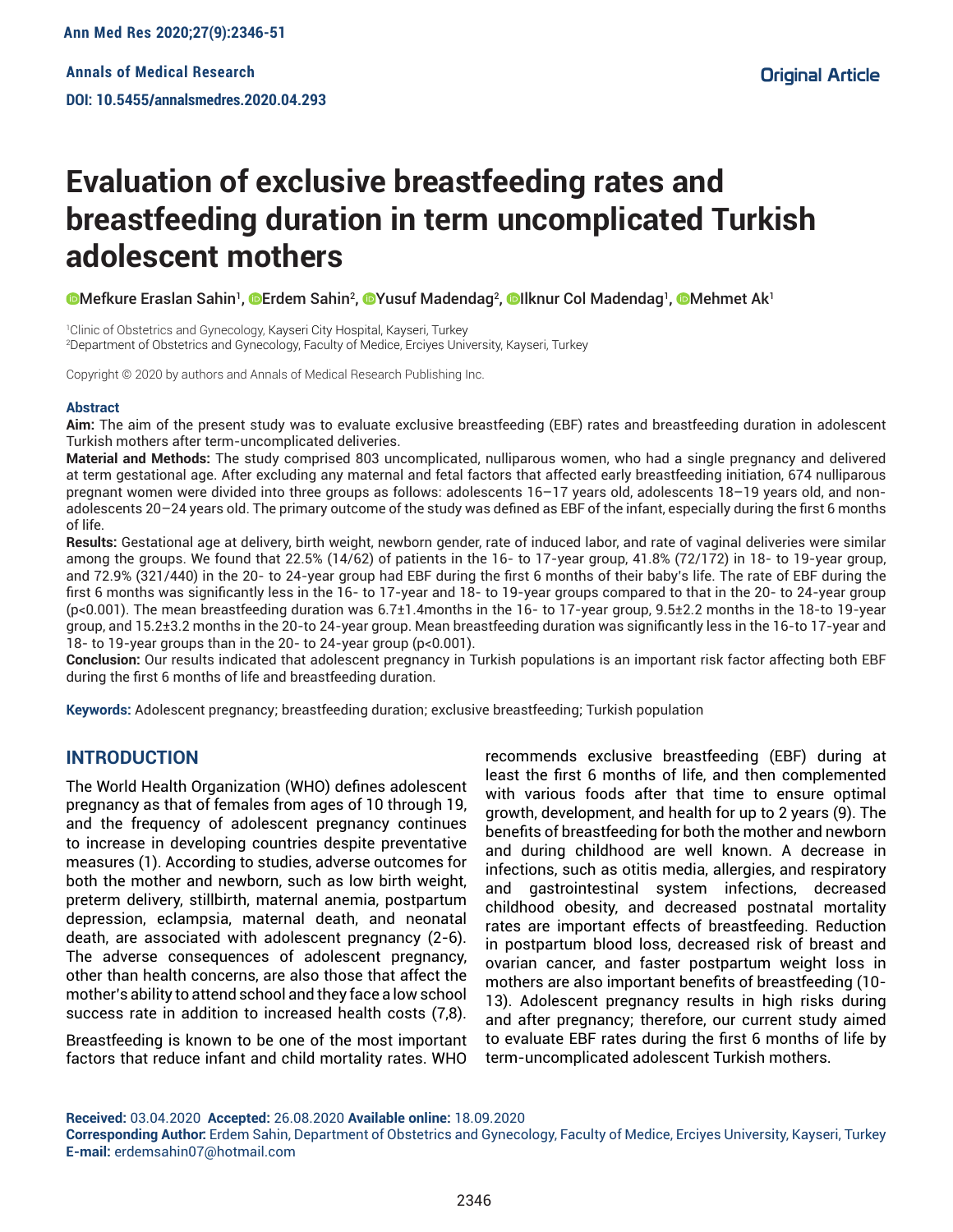# **MATERIAL and METHODS**

This retrospective study was conducted at Kayseri City Hospital Gynecology and Obstetrics Clinic, and was approved by Erciyes University Ethics Committee (Approval number: 2019/725).

We interviewed 803 nulliparous pregnant women from 16 to 24 years old who had a single pregnancy and delivered at term gestational age. The exclusion criteria were as follows: pregnant women who had multiple pregnancies, preeclampsia, gestational hypertension, chronic hypertension, preterm delivery (<37 weeks), emergency cesarean delivery requirement, gestational diabetes, type 1 or type 2 diabetes, and alcohol or drug use. In addition, those for whom depression was previously diagnosed or who were using antidepressants were excluded because of their possible effects on breastfeeding time. Babies who had health problems, in-utero fetal distress, were admitted to the neonatal intensive care unit (NICU) for treatment or intubation, or had a serious illness that might affect breastfeeding during the first 6 months after birth were excluded from the study. After screening the 803 pregnant women, 674 who meet the inclusion criteria were selected for the study. Figure 1 provides a flowchart of the selection criteria.



#### **Figure 1.** Flowchart of selection criteria.

The participants were divided into three groups. The first group comprised adolescents 16-17 years old, the second group comprised adolescents 18-19 years old, and the third group comprised non-adolescents 20-24 years old. In this study, we selected the non-adolescent pregnant women as the reference group, consistent with that of previous studies (14,15). Some research has suggested that adolescent females who conceive <2 years after menarche (considered a low gynecological age) are at an increased risk of adverse outcomes from the pregnancy

to both them and their baby (16). Because menarche tends to begin later in girls with poor nutritional and environmental conditions, we presumed that it would not be appropriate to categorize females 16-17 years old with the older adolescents; therefore, we categorized the ages of those participating in this study as follows: 16-17,18- 19, and 20-24 years old.

The primary outcome of the study was EBF of the infant, particularly during the first 6 months of life. 2-year periods of postpartum were questioned for determine breastfeeding duration. Initiation of breastfeeding, early breastfeeding, breastfeeding duration, onset of including supplementary foods, and the infant's age in months when breastfeeding stopped were recorded. The information was taken with from the hospital's patient database by reaching the patient phones and by phone call. The onset of breastfeeding referred to the first time after delivery that the mother breastfed her baby. EBF was defined as breastfeeding on the birth date with only breast milk. EBF duration and age at which supplementary feeding began were noted. Maternal characteristics and delivery outcomes were also recorded.

#### **Statistical analyses**

An analysis of variance followed by ANOVA with Tukey's post-hoc test were conducted to compare more than two groups using Minitab 16 (Minitab Inc., State College, PA, USA). The Shapiro–Wilk test was used to compare two groups to determine the normality of the data, and the Levene's test was used to test the homogeneity of variance assumption. The values are expressed as the mean ± standard deviation. Pearson correlation test was preferred for correlation analysis. The difference among the groups was considered statistically significant when p <0.05.

## **RESULTS**

The 674 nulliparous pregnant women enrolled in the study. Table 1 provides the demographic characteristics of the women. The mean maternal age, more than 10 prenatal visits, and employment status were significantly different among the groups (p<0.001, p<0.001, and p<0.001, respectively). The number of females with a body mass index (BMI)>30 kg/m2and the number who smoked were similar among the groups (p=0.870 and p=0.942, respectively).

Table 2 provides a comparison of delivery characteristics among the groups. The gestational age at delivery, birth weight, newborn gender, rate of induced labor, and rate of vaginal deliveries were similar among the groups (p=0.752, p=0.840, p=0.822, p=0.920, and p=0.734 respectively). Table 3 provides a comparison and Figure 2 provides an illustration of EBF during the first 6 months of life and breastfeeding duration among the groups.

Our results showed that 22.5%(14/62) of females in the 16- to 17-year group, 41.8% (/72/172) in 18- to 19-year group, and 72.9%(321/440) in the 20- to 24-year group had EBF during the first 6 months of their baby's life.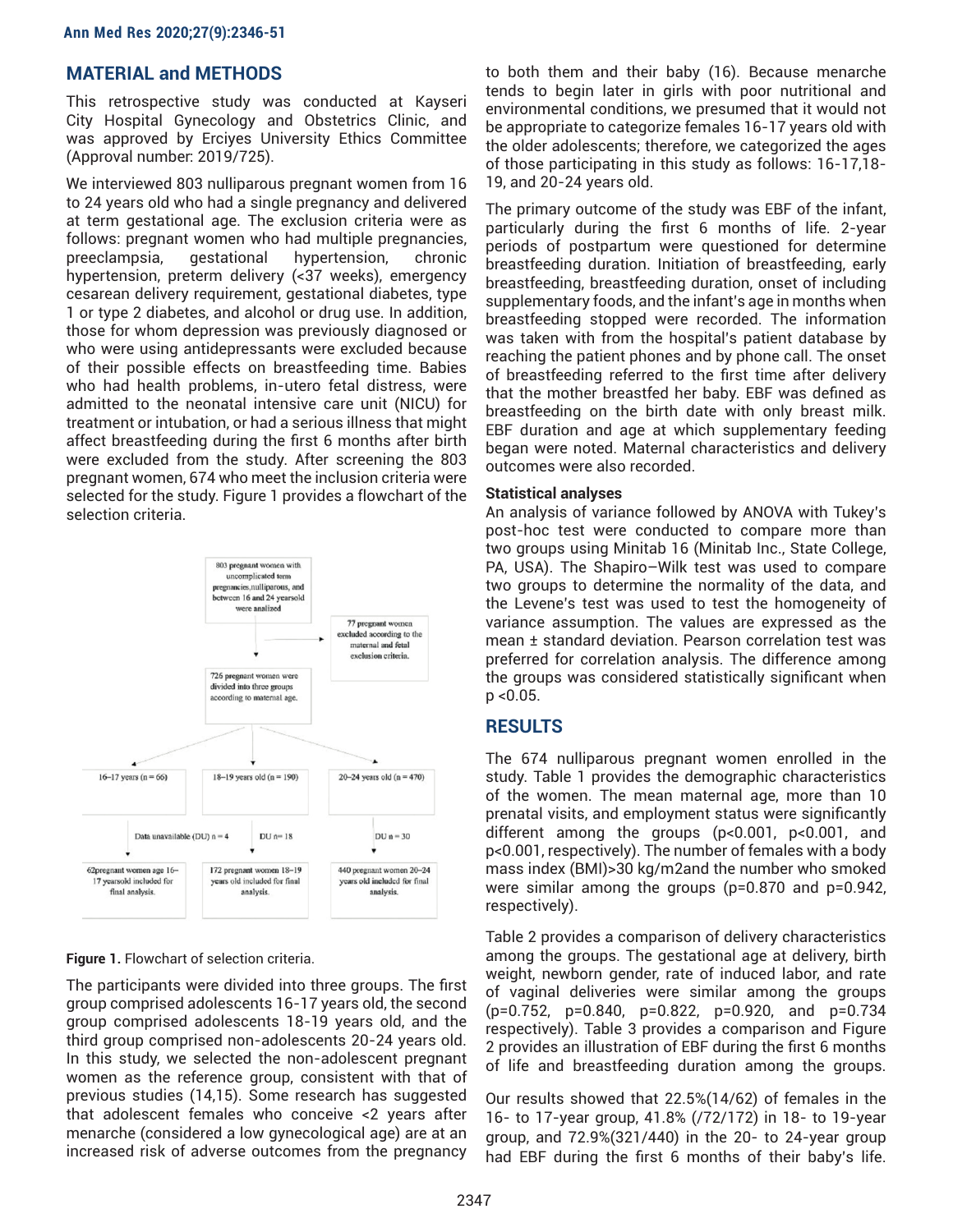## **Ann Med Res 2020;27(9):2346-51**

| Table 1. Comparision of maternal demographic characteristics among the groups                                    |                         |                           |                            |         |  |  |  |
|------------------------------------------------------------------------------------------------------------------|-------------------------|---------------------------|----------------------------|---------|--|--|--|
|                                                                                                                  |                         | <b>Maternal age</b>       |                            |         |  |  |  |
|                                                                                                                  | $16 - 17$ (n = 62)      | $18 - 19$ years (n = 172) | $20 - 24$ years (n = 440)  | P value |  |  |  |
| Maternal age (years)                                                                                             | $16.4(16-17)a$          | $18.6(18-19)^{b}$         | $22.4(20-23)$ <sup>c</sup> | < 0.001 |  |  |  |
| BMI >30 kg/m2                                                                                                    | 8(12.9)                 | 23(13.3)                  | 62(14.0)                   | 0.870   |  |  |  |
| <b>Prenatal visits&gt;10</b>                                                                                     | 42 $(67.7)^a$           | $142 (82.5)^{b}$          | 369 (83.8) <sup>b</sup>    | < 0.001 |  |  |  |
| <b>Smoking rates</b>                                                                                             | 7(11.2)                 | 20(11.6)                  | 52(11.8)                   | 0.942   |  |  |  |
| Maternal employment (nonworking)                                                                                 | $60(96.7)$ <sup>a</sup> | 163 (94.7) <sup>a</sup>   | 298 (67.7) <sup>b</sup>    | < 0.001 |  |  |  |
| $\mathsf{Diff}$ orant qunoroqrinta moong atotiotiqally difference. The values are expressed as n $\mathsf{P}(2)$ |                         |                           |                            |         |  |  |  |

**Different superscripts means statistically difference. The values are expressed as n (%)**

## **Table 2. Comparision of delivery characteristics among the groups**

|                                                                                            | <b>Maternal age</b> |                           |                           |         |  |  |
|--------------------------------------------------------------------------------------------|---------------------|---------------------------|---------------------------|---------|--|--|
|                                                                                            | $16 - 17$ (n = 62)  | $18 - 19$ years (n = 172) | $20 - 24$ years (n = 440) | P value |  |  |
| <b>Gestational age at delivery (years)</b>                                                 | $38(37-40)$         | $39(38 - 40)$             | $39(38-40)$               | 0.752   |  |  |
| Birthweight (g)                                                                            | $3160 \pm 210$      | $3240 \pm 260$            | $3210 \pm 270$            | 0.840   |  |  |
| Newborn gender                                                                             |                     |                           |                           |         |  |  |
| <b>Males</b>                                                                               | 34(54.8)            | 94(54.6)                  | 237(53.8)                 | 0.822   |  |  |
| <b>Females</b>                                                                             | 28(45.2)            | 78 (45.4)                 | 203(46.2)                 |         |  |  |
| <b>Inducted laborrates</b>                                                                 | 8(12.9)             | 24(13.9)                  | 58(13.1)                  | 0.920   |  |  |
| <b>Vaginal delivery rates</b>                                                              | 56(90.3)            | 158 (91.8)                | 409 (92.9)                | 0.734   |  |  |
| The values are expressed as the median (min-max), or mean $\pm$ SD, or n $\left(\%\right)$ |                     |                           |                           |         |  |  |

| Table 3. Comparision of exclusive breastfeeding (EBF) during the first 6 months of life and breastfeading duration among the groups |                         |                       |                           |         |  |  |  |
|-------------------------------------------------------------------------------------------------------------------------------------|-------------------------|-----------------------|---------------------------|---------|--|--|--|
|                                                                                                                                     | <b>Maternal age</b>     |                       |                           |         |  |  |  |
|                                                                                                                                     | $16 - 17$ (n = 62)      | 18–19 years (n = 172) | $20 - 24$ years (n = 440) | P value |  |  |  |
| <b>EBF during the first 6 months</b>                                                                                                | $14(22.5)$ <sup>a</sup> | $72(41.8)^{b}$        | $321(72.9)$ <sup>c</sup>  | < 0.001 |  |  |  |
| <b>Mean breastfeeding duration (months)</b>                                                                                         | $6.7 \pm 1.4^{\circ}$   | $9.5 + 2.2b$          | $15.2 + 3.2$ °            | < 0.001 |  |  |  |
|                                                                                                                                     |                         |                       |                           |         |  |  |  |

**Different superscripts mean statistically difference. The values are expressed as n (%) or the mean ± SD**



**Figure 2**. Comparison of exclusive breastfeeding during the first 6 months of life and breastfeading duration among the groups

The rate of EBF during the first 6 months was significantly less in the 16- to 17-yearand 18- to 19-year groups compared to that in the 20- to 24-year group (p<0.001). In addition, the rate of EBF during the first 6 months was inversely correlated with maternal age (-0.452, P=0.000). The mean breastfeeding duration was 6.7±1.4months in the 16- to 17-year group, 9.5±2.2 months in the 18-to 17-year group, and15.2±3.2 months in the 20-to 24-year group. Mean breastfeeding duration was significantly less in the 16-to 17-year and 18- to 19-year groups than in the 20- to  $24$ -year group (p< $0.001$ )

## **DISCUSSION**

Pre- and postnatal complications in the mothers are more prevalent in adolescent pregnancies worldwide. WHO has stated that the worldwide incidence of adolescent pregnancies is 10%; however, in Turkey in 2013, this rate was 16.2% (17). Because this annual rate has increased, we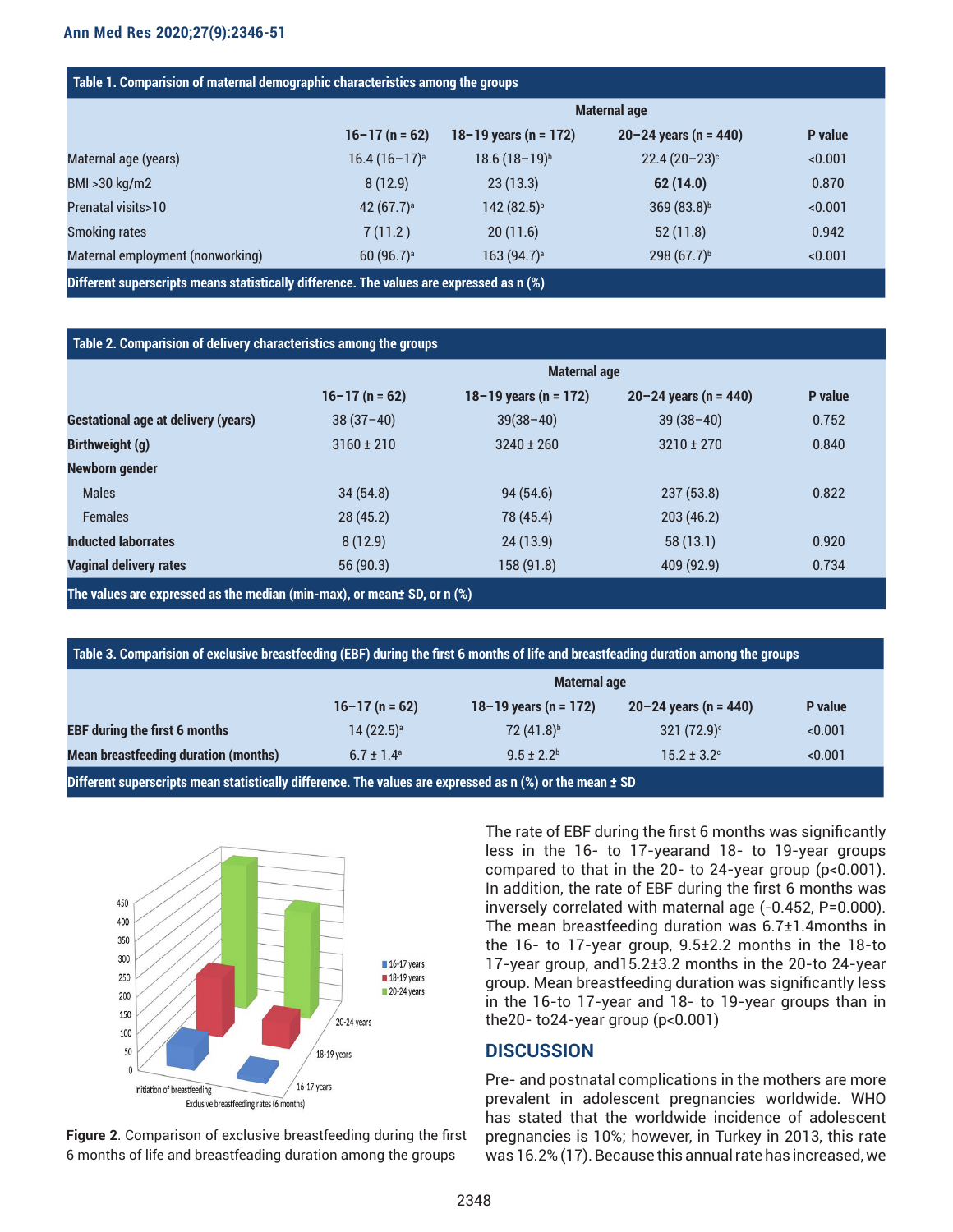#### **Ann Med Res 2020;27(9):2346-51**

must pay greater attention to both pre- and postnatal care of these women. Postnatal care should include education about breastfeeding and its value, and encouragement to begin breastfeeding early after delivery. It has been well documented in the literature that adolescent pregnancy is associated with adverse outcomes for both the mother and baby (18,19). In these pregnancies, increased preterm delivery, low birth weight, NICU stay, and increased neonatal adverse morbidities are important determiners for initiation breastfeeding, EBF, and increasing breastfeeding duration. Studies on these complications have shown a lower prevalence of breastfeeding initiation and shorter breastfeeding duration in adolescent mothers (20,21).

The aim of the present study was to evaluate EBF rates during the first 6 months of life rates in term-uncomplicated adolescent Turkish mothers. We found that the rates of EBF during the first 6 months were 22.5, 41.8, and 72.9% in the 16- to -17 year, 18- to 19-year, and 20- to 24-year groups, respectively. EBF during the first 6 months was found to be inversely correlated with maternal age. In addition, mean breastfeeding duration was 6.7±1.4months, 9.5±2.2 months, and 15.2±3.2 months in the 16- to 17-year, 18- to 19-year, and 20- to 24-year group, respectively. According to the Centers for Disease Control and Prevention Breastfeeding, the 2012 national data indicated that 60% of mothers <20 years old initiate breastfeeding, and only that 22% continue to breastfeed at 6 months in the United States (22). These result supported by Sipsma et al. and they have declared that many adolescent mothers who initiate breastfeeding discontinue in <6 weeks (23). In another study from Brazil, results of a randomized control trial have shown that continued breastfeeding for 6, 12, and 24 months was observed in 68.4, 47.3, and 31.9% of the sample, respectively, involving adolescent mothers (24).

The results of our study found that more than 10 prenatal visits and maternal employment status were significantly different among the groups, and that BMI >30 kg/ m2and smoking rates were similar among the groups. In addition, gestational age at delivery, birth weight, the number of male babies, the rates of induced labor, and the rates of vaginal delivery were statistically similar among the groups. Yılmaz et al. have conducted a crosssectional study on 200 adolescent mothers and found a significant correlation between early breastfeeding and a planned pregnancy, vaginal delivery, and having a male infant. In addition, the study results found that age, planned pregnancy, postpartum education, frequent breastfeeding at night, and onset of supplemental foods were predictors of EBF (17). Various studies have been conducted to evaluate the effect of these demographic and delivery characteristics on EBF. Nonworking mothers were two times more likely to practice EBF than working mothers in the United Arab Emirates (25). Yılmaz et al. have not found any differences between working and nonworking mothers in the onset of breastfeeding or its duration(17).The results of our study found that the number of nonworking mothers was higher in the 16- to

17-year and 18-to 19-yeargroups than in the 20-to 24 year group. Although we found that the 20- to 24-year group comprises more working mothers, they also had significantly increased EBF rates, which could have been because of new strategies by the Health Ministry in Turkey that allow breastfeeding mothers to leave work earlier, and provides longer break times during the first 6 months after birth. The 16- to 17-year group was more likely to have less than 10 prenatal visits to the clinic, which results in the lack of breastfeeding training during follow-up. The sex of the infant is another interesting factor for breastfeeding. The results of several studies from various countries have differed with regard to the effect of the sex of the infant on breastfeeding. The result of our study found no significant breastfeeding difference among the groups based on the infant's sex. One study on Indian infants has found that the female infants were breastfeed for shorter periods of time than the males and consumed less milk (26). In the Turkish population, one study showed that women who had male infants began breastfeeding earlier; however, the breastfeeding duration did not differ between males and females (17). Gestational age at delivery, birth weight, rates of induced labor, and rates of vaginal delivery did not significantly affect the breastfeeding patterns in our study.

Adolescent mothers experience the same barriers as non-adolescent mothers; however, their age and social situations are somewhat associated with infant feeding practices that are different from those of adult mothers. Adolescent mothers often lack the knowledge of and skills for breastfeeding, lack support from families and health providers, and have more difficulties with techniques, such as the infant latching on, positioning, managing breastfeeding problems, and fatigue (21,27,28). If the factors and issues surrounding optimal EBF in adolescent mothers could be revealed and resolved, respectively, the idea of EBF might be more accepted in adolescent mothers as their needs are met. Maternal patience and effort were rated as the most important for successful EBF, which can be difficult. Studies on the adolescent mothers' perception of discomfort associated with breastfeeding practices included pain, sore nipples, and fatigue (29). In addition, the commitment to breastfeed was directly affected by the amount of knowledge the mother had about its benefits to her own health and acceptance of her maternal role. According to Nesbittet al. (28), this information on the health benefits and acceptance of the maternal role helps in the commitment to breastfeed in teenage mothers, which, in turn, is associated with longer breastfeeding duration. The encouragement and support needed from the adolescent mother's social network, such as the nurses and family members, affected EBF at 6 months. Initially, these mothers need information about the benefits of EBF and how to resolve common breastfeeding problems using a hands-off technique and assessment, teaching skills, and rapid solutions together with emotional support (27).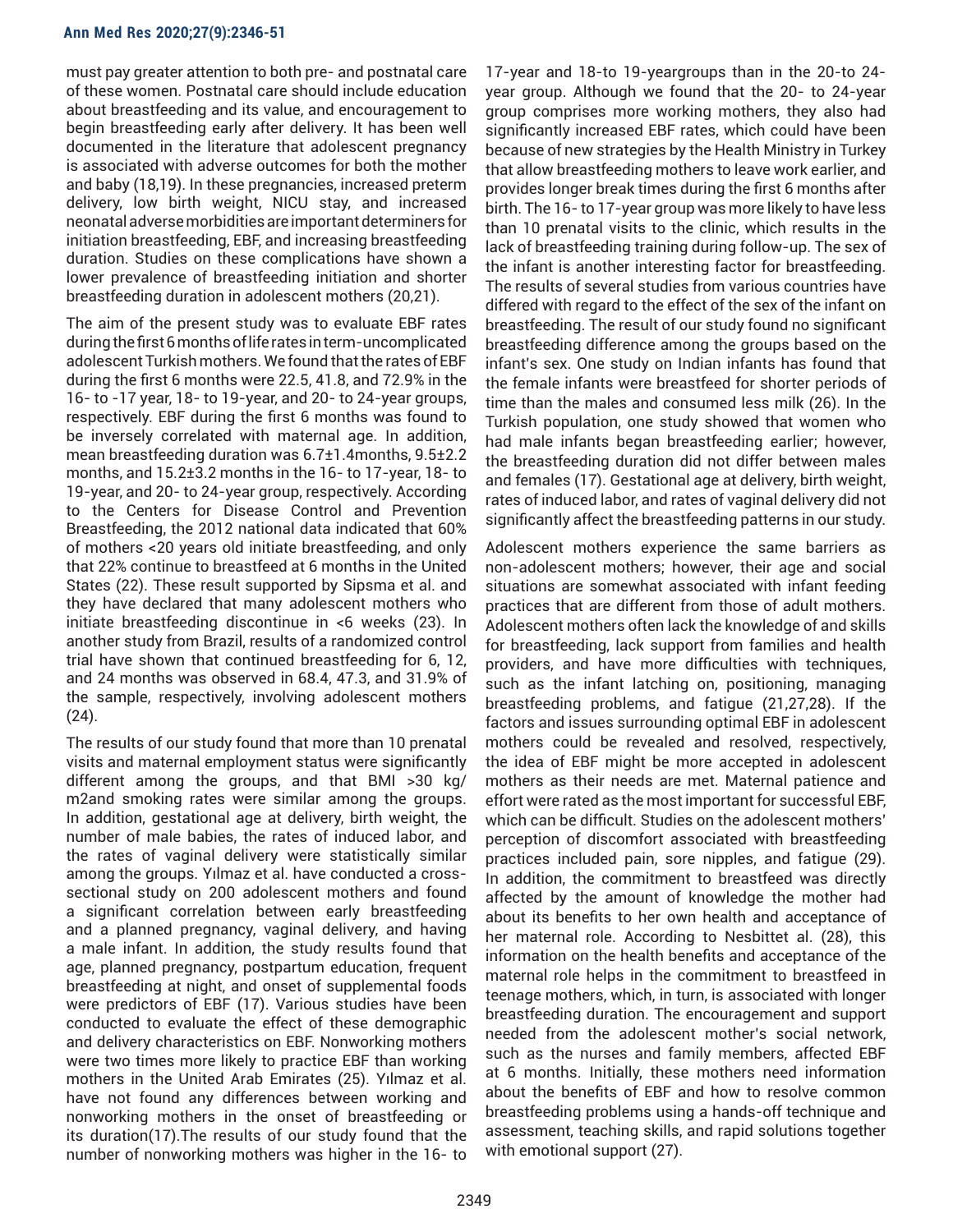# **LIMITATIONS**

Our study had some limitations, such as the retrospective design and small sample size. In addition, we gathered the breastfeeding information through phone calls rather than in face-to-face conversations with the mothers, and this technique might be considered a limitation to the study.

# **CONCLUSION**

Our results indicated that adolescent pregnancy in Turkish population is an important risk factor for both EBF during the first 6 months of life and breastfeeding duration.

*Competing interests: The authors declare that they have no competing interest.*

*Financial Disclosure: There are no financial supports.*

*Ethical approval: This retrospective study was conducted at Kayseri City Hospital Gynecology and Obstetrics Clinic, and was approved by Erciyes University Ethics Committee (Approval number: 2019/725).* 

# **REFERENCES**

- 1. Chandra-Mouli V, Camacho AV, Michaud P-A. WHO guidelines on preventing early pregnancy and poor reproductive outcomes among adolescents in developing countries. JAH 2013;52:517-22.
- 2. Ganchimeg T, Ota E, Morisaki N, Laopaiboon M, Lumbiganon P, Zhang J, et al. Pregnancy and childbirth outcomes among adolescent mothers: a W orld H ealth O rganization multicountry study. BJOG 2014;121:40-8.
- 3. Malabarey OT, Balayla J, Klam SL, et al. Pregnancies in young adolescent mothers: a population-based study on 37 million births. J Pediatr Adolesc Gynecol 2012;25:98-102.
- 4. Torvie AJ, Callegari LS, Schiff MA, et al. Labor and delivery outcomes among young adolescents. Am J Obstet Gynecol 2015;213: 1-8.
- 5. Sahin E, Madendag Y, Sahin ME, et al. Does Young Maternal Age Have Any Adverse Effect on Maternal and Fetal Health? A Retrospective Case Control Study. Gynecology Obstetrics & Reproductive Medicine. 2018;24:60-4.
- 6. Turgal M, Seven B, Icer B, et al. Is Multiparity in Adolescent Pregnancies Associated with Adverse Outcome? Gynecology Obstetrics & Reproductive Med 2018;24:124-8.
- 7. Maiden K, Gunter WD, Martin SS, et al. Teen mothers, unintended pregnancies, and costs across Delaware. Del Med J 2014;86:109-16.
- 8. Kingston D, Heaman M, Fell D, et al. Comparison of adolescent, young adult, and adult women's maternity experiences and practices. Pediatrics. 2012;129:1228-37.
- 9. Organization WH. Global strategy for infant and young child feeding: World Health Organization; 2003.
- 10. Ip S, Chung M, Raman G, Chew P, Magula N, DeVine D, et al. Breastfeeding and maternal and infant health outcomes in developed countries. Evid Rep Technol Assess 2007;153:1-186.
- 11. Hauck FR, Thompson JM, Tanabe KO, et al. Breastfeeding and reduced risk of sudden infant death syndrome: a meta-analysis. Pediatrics 2011;128:103- 10.
- 12. Gouveri E, Papanas N, I Hatzitolios A, et al. Breastfeeding and diabetes. Curr Diabetes Rev 2011;7:135-42.
- 13. Hatsu IE, McDougald DM, Anderson AK. Effect of infant feeding on maternal body composition. International Breastfeeding J 2008;3:18.
- 14. Conde-Agudelo A, Belizan JM, Lammers C. Maternalperinatal morbidity and mortality associated with adolescent pregnancy in Latin America: Crosssectional study. Am J Obstet Gynecol 2005;192:342- 9.
- 15. Sharma V, Katz J, Mullany LC, et al. Young maternal age and the risk of neonatal mortality in rural Nepal. Arch Pediatr Adolesc Med 2008;162:828-35.
- 16. Gibbs CM, Wendt A, Peters S, et al. The impact of early age at first childbirth on maternal and infant health. Paediatr Perinat Epidemiol 2012;26:259-84.
- 17. Yilmaz E, Yilmaz Z, Isik H, et al. Factors Associated with Breastfeeding Initiation and Exclusive Breastfeeding Rates in Turkish Adolescent Mothers. Breastfeed Med 2016;11:315-20.
- 18. Moraes AN, Likwa RN, Nzala SH. A retrospective analysis of adverse obstetric and perinatal outcomes in adolescent pregnancy: the case of Luapula Province, Zambia. Matern Health Neonatol Perinatol 2018;4:20.
- 19. Karai A, Gyurkovits Z, Nyari TA, et al. Adverse perinatal outcome in teenage pregnancies: an analysis of a 5-year period in Southeastern Hungary. J Matern Fetal Neonatal Med. 2019;32:2376-9.
- 20. Eidelman AI. Breastfeeding and the use of human milk: an analysis of the American Academy of Pediatrics 2012 Breastfeeding Policy Statement. Breastfeed Med 2012;7:323-4.
- 21. Monteiro JCdS, Dias F, Stefanello J, Reis M, Nakano AMS, Gomes-Sponholz FA. Breast feeding among Brazilian adolescents: practice and needs. Midwifery 2014;30:359-63.
- 22. Control CfD, Prevention. Breastfeeding report card— United States, 2014. Centers for Disease Control and Prevention: Atlanta, GA, USA. 2014.
- 23. Sipsma HL, Magriples U, Divney A, et al. Breastfeeding behavior among adolescents: initiation, duration, and exclusivity. Journal of adolescent health. 2013;53(3):394-400.
- 24. Muelbert M, Giugliani ERJ. Factors associated with the maintenance of breastfeeding for 6, 12, and 24 months in adolescent mothers. BMC Public Health 2018;18:675.
- 25. Radwan H. Patterns and determinants of breastfeeding and complementary feeding practices of Emirati Mothers in the United Arab Emirates. BMC Public Health 2013;13:171.
- 26. Fledderjohann J, Agrawal S, Vellakkal S, et al. Do girls have a nutritional disadvantage compared with boys? Statistical models of breastfeeding and food consumption inequalities among Indian siblings. PloS one 2014;9.